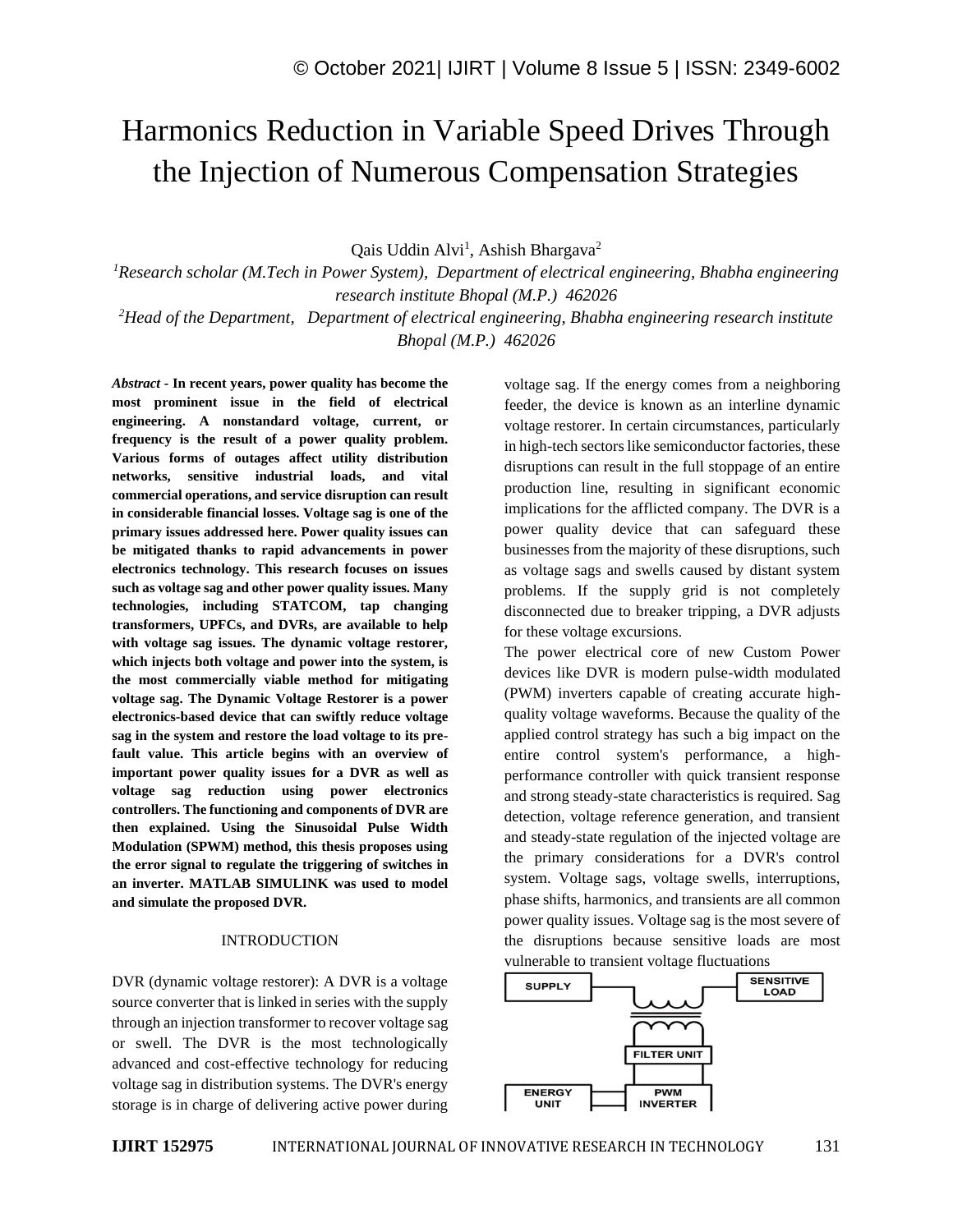Fig. 1 Typical applications of DVR and its output

To reduce voltage sags and enhance power quality, a wide-area solution is needed. Using a digital video recorder (DVR) is a novel method. As illustrated in Fig.1, the fundamental functioning concept is to detect a voltage drop and inject the missing voltage in series to the bus. The use of DVR to safeguard sensitive loads from voltage sags has become a cost-effective option. The DVR is a quick, versatile, and costeffective way to solve voltage sag issues. As illustrated in Fig.1, a DVR is made up of an energy storage unit, a PWM inverter, a filter, and an injection transformer. 1.1.1 Futures of DVR:

- Compared to the SMES device, DVR has a cheaper cost, smaller size, and a faster dynamic reaction to disturbances.
- DVR has the ability to manage active power flow.
- DVR also has a higher energy capacity and lower prices. It also requires less maintenance.
- UPS is not only expensive, but it also necessitates a high degree of maintenance because batteries leak and must be changed every five years or so.

1.5 Working of DVR:



Voltage sags are the most severe of the voltage transients (sags, swells, harmonics, etc.). To minimise the amount of voltage sags, users might enhance enduse devices or employ protective devices. However, a Dynamic Voltage Restorer is a good overall solution for reducing voltage sags and restoring load voltage to pre-fault levels (DVR). It's a solid-state DC to AC switching power electronic converter that connects the feeder and the sensitive load with three single-phase AC voltages in series. Using a DVR is a more dependable and quick way to ensure that clients have a steady supply of energy. The primary disadvantages of DVR include standby losses, equipment expenses, and the need for extensive design research. By analysing the control unit signals, the PWM inverter unit generates the needed missing voltage, which is then injected into the system through injection transformers.





Figure-3 Flowchart of feed forward control technique for DVR based on dqo transformation**.**

The basic functions of a controller in a DVR are to detect voltage sag/swell events in the system, compute the correcting voltage, generate trigger pulses to the Sinusoidal PWM based DC-AC inverter, correct any anomalies in the series voltage injection, and terminate the trigger pulses once the event has passed. In the absence of voltage sags/swells, the controller may be utilized to move the DC-AC inverter into rectifier mode, which will charge the capacitors in the DC energy link. DVR is controlled via the dqo or Park's transformation. The dqo method returns the sag depth and phase shift, as well as start and finish timings. The instantaneous space vectors are used to express the Quantities. To begin, transform the voltage from the abc to the dq0 reference frame. Zero phase sequence components are disregarded for the sake of simplicity. The feed forward dq0 transformation for voltage sags/swells detection is depicted in Figure-3.10 as a flow chart. Each of the three stages includes a detecting procedure. The control is based on a voltage reference being compared to the observed terminal voltage (Va,Vb,V c). When the supply voltage falls below 90% of the reference value, voltage sags are recognized, whereas voltage swells are identified when the supply voltage rises to 25% of the reference value. The error signal is modulated to provide a commutation pattern for the voltage source converter's power switches (IGBTs). The commutation pattern is created using the sinusoidal pulse width modulation (SPWM) method, which also controls voltages.

Figure-3 is a block schematic of a phase locked loop (PLL). The PLL circuit generates a unit sinusoidal wave that is phased with the mains voltage.

| Vd | $cos\theta$ |     | $\cos f \circ (\theta - 2\pi/3)$<br>Va [Vq ]= $[-\sin\theta$ $-\sin[$ <i>fo</i> $(\theta - 2\pi/3)$ 1 ][Vb ] (1) |    |  |
|----|-------------|-----|------------------------------------------------------------------------------------------------------------------|----|--|
|    |             |     |                                                                                                                  |    |  |
| Vo | 1/2         | 1/2 | 1/2                                                                                                              | Vc |  |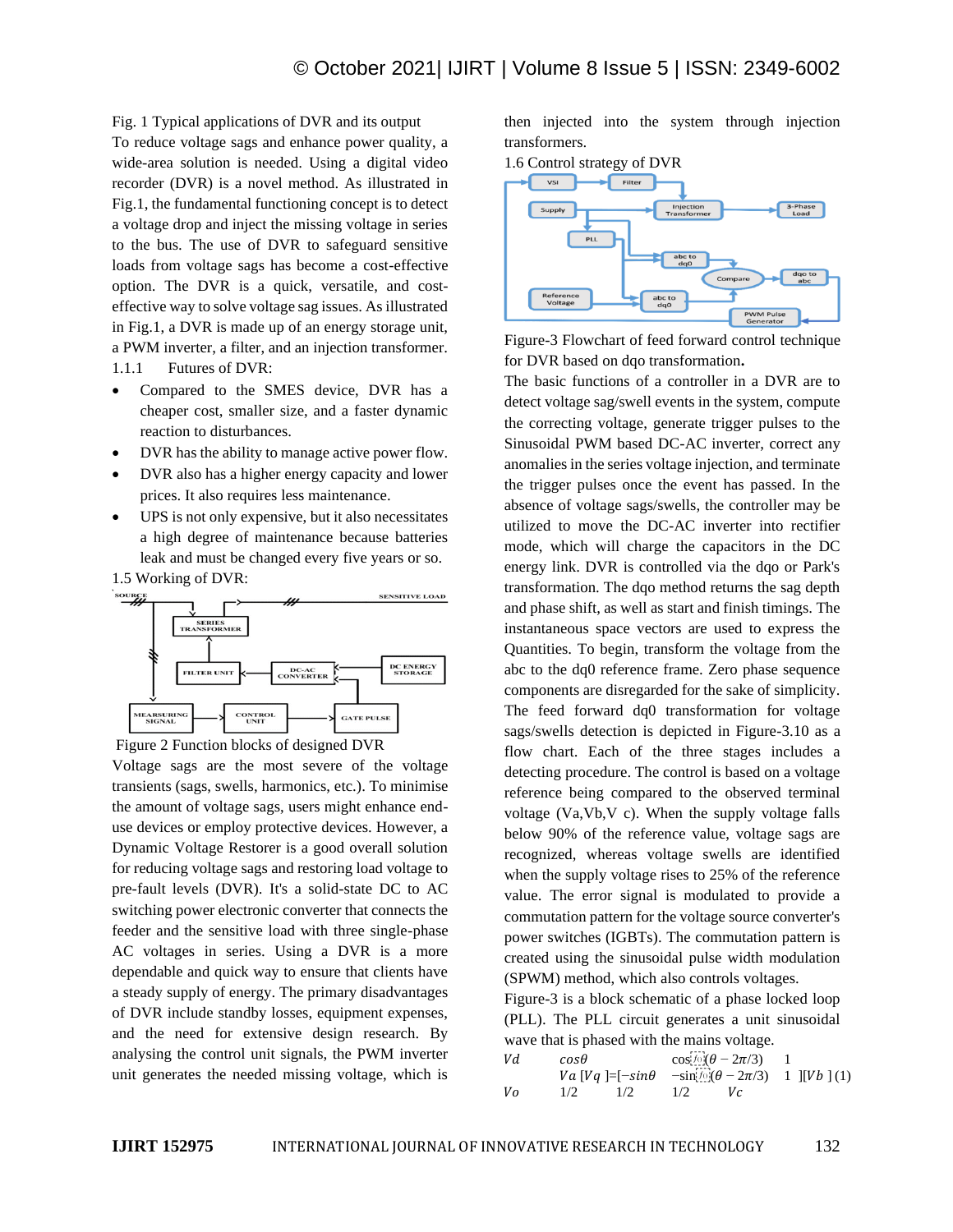Equation defines the transformation from three phase system abc to dqo stationary frame. In this transformation, phase A is aligned to the d -axis that is in quadrature with the q-axis. The theta (θ) is defined by the angle between phase A to the d-axis.

## SIMULATION AND RESULTS

Simulation for Sag and Swell without DVR



Fig. 4 Simulation circuit for voltage sag and swell without DVR

The system consists of voltage of 1 pu, 50 Hz source with 10kw 3-phase RLC load shown in fig 5.1. voltage sag is occurred at 0.5 sec to 1 sec of .5 pu and voltage swell occurred of 0.5 pu for 0.2 sec to .25 sec. Fig: 5.2 shows three phase voltage waveform under fault condition without DVR. As shown fig 5.1, sag occurs at 0.1 sec to 0.15 sec. Now the function of DVR would be to inject acompensating voltage, which would result in fairly constant voltage across the load terminal. With the use of the fast acting power electronics converters, DVR is capable to inject voltage for such a small duration of few cycles. The simulation parameters are given in following table



Fig. 5 simulation result for voltage sag and swell without DVR

Simulation for system with PLL circuit and abc to dq0 Block

Fig 6 shows the simulation of system with abc to dq0 transformation block which convert voltage waveform into dq0 form as shown in fig 7



Fig. 6 Simulation for system with PLL circuit and abc to dq0 Block

5.4 Simulation for system with error signal generated Fig 5.9 shows the simulation of comparison of reference voltage and supply voltage fig 5.10 shows the supply voltage and reference voltage in steady state condition.



Fig. 7 Simulation for system with error signal generated



Fig. 8 Simulation result of supply voltage and reference voltage







Fig. 10 Simulation result of supply voltage and reference voltage in the event of sag and swell in one phase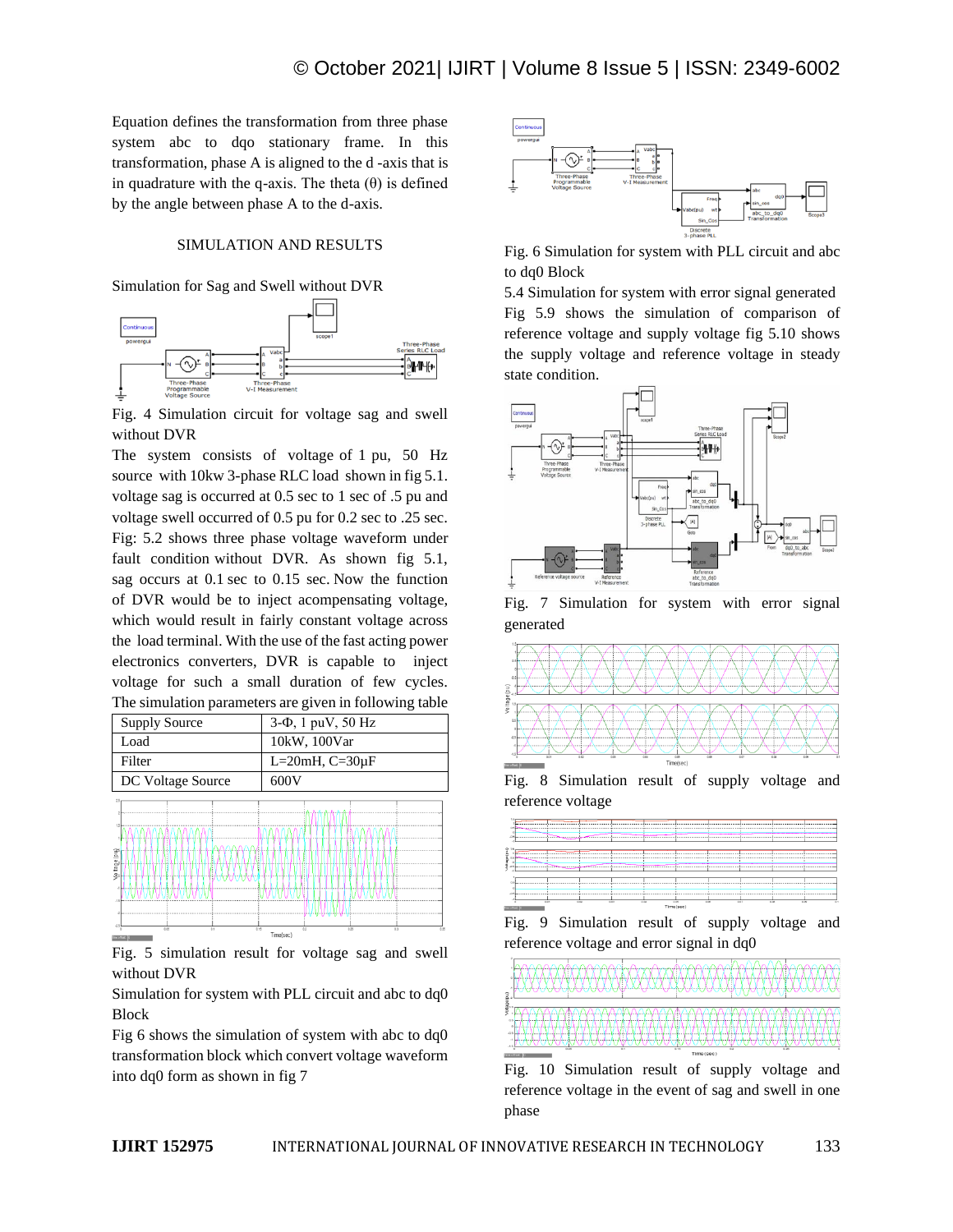

Fig. 11 Simulation result of supply voltage and reference voltage and error signal in dq0 in the event of sag and swell in one phase



Fig. 12 Simulation result of error signal in abc in the event of sag and swell in one phase



Fig. 13 Simulation result of supply voltage and reference voltage in the event of sag and swell in all phases



Fig. 14 Simulation result of supply voltage and reference voltage and error signal in dq0 in the event of symmetrical sag and swell



Fig. 15 Simulation result of error signal in abc in the event of symmetrical sag and swell

Fig. 8 to fig. 15. shows the output of voltage, Simulation result of supply voltage and reference voltage and error signal in dq0 in the event of symmetrical sag and swell, Simulation result of error signal in abc in the event of symmetrical sag and swell respectively.

Simulation of SPWM based inverter Generation of Gate pulse



Fig. 16 shows the pulse generation circuit in which reference wave is compared with carrier wave.

Fig. 16 Generation of Gate Pulse

Generation of Gate pulse



Fig. 17 SPWM based inverter Without Filter Circuit



Fig. 18 SPWM based inverter Voltage waveforms Without Filter Circuit

Simulation of SPWM inverter with filter circuit



Fig. 19 SPWM based inverter With Filter Circuit Fig 19 shows the simulation of SPWM inverter with Filter circuit so that the output voltage is purely sinusoidal as shown in fig, 20.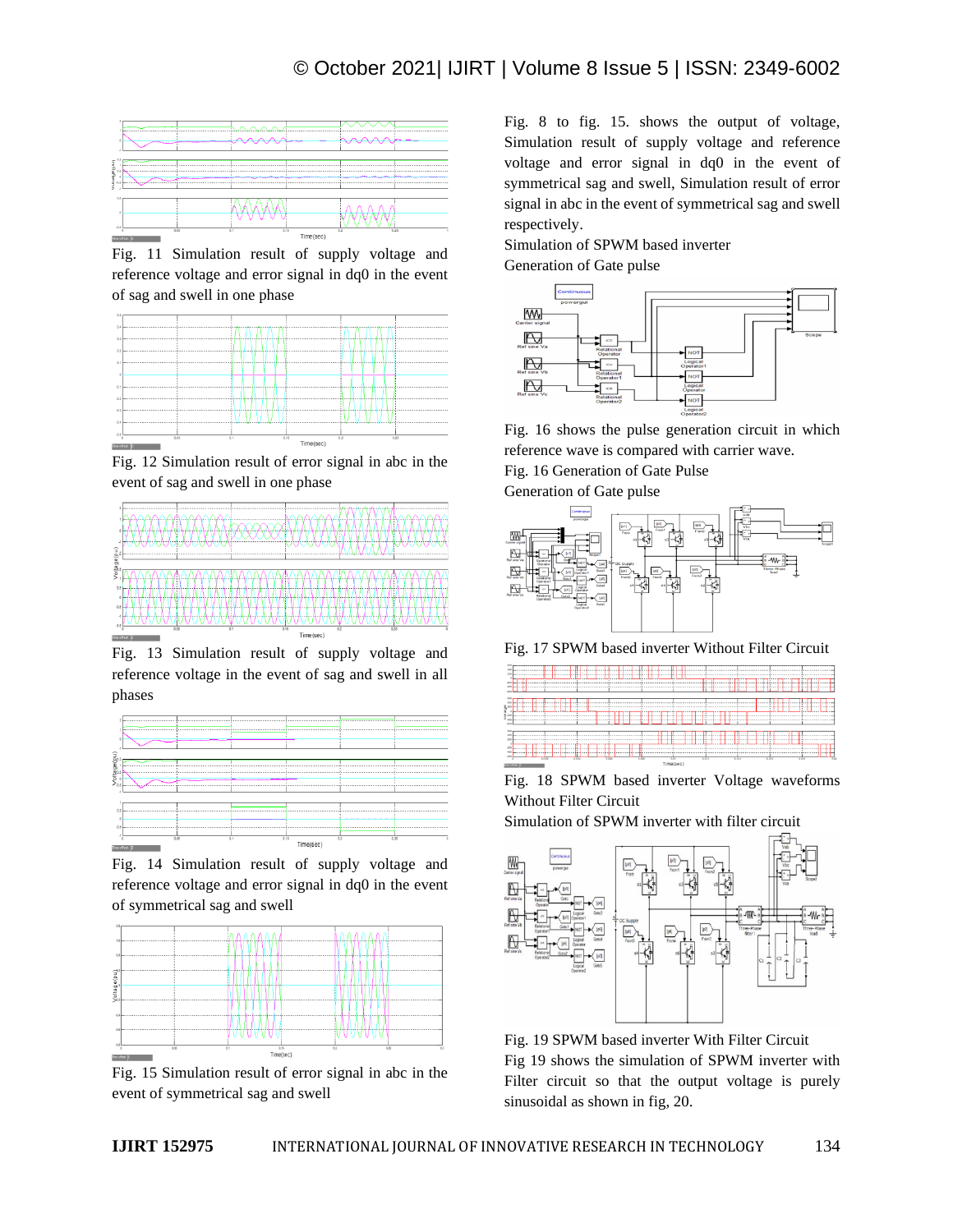

Fig. 20 SPWM based inverter Voltage waveforms With Filter Circuit

#### **CONCLUSION**

Voltage sags and current harmonics are the most important power quality problems in commercial and industrial utility of customers. These power quality problems can cause tripping of sensitive electronic equipments, abnormal operations of facilities and tremendous economic losses. Custom Power devices have now been of interest for more than a decade that are able to improve the reliability and the quality of power delivered to electric power customers. UPQC consisting of two voltage source inverters with a common DC link is a custom power device and can simultaneously perform the tasks of APF and DVR. However, UPQC does not provide different levels of power for their customers since UPQC solves only end user power quality concerns. In this thesis, a novel control strategy for the case of three phase four wire UPQC based on the concepts of (1) Instantaneous active and reactive Power theory, (2) Instantaneous symmetrical component theory and (3)Fuzzy hysteresis band controller are presented. The main objective of this research was to develop the UPQC control algorithms for enhanced performance. Instantaneous symmetrical component theory is easy to implement and it has reasonable dynamic response. The control strategy generates reference compensating currents of shunt active filter and reference compensating voltages of series active filter in such a manner that the source side currents and load side voltages become sinusoidal and balanced in various power quality conditions. The neutral current that may flow to forward the transformer neutral point is effectively compensated such that the transformer neutral point is always at virtual zero potential. Based on instantaneous active and reactive Power theory, a suitable mathematical model of the UPQC has been developed. The UPQC controller was designed using

the instantaneous power method based on 0 transform and fundamental positive sequence detection. Using this control strategy, harmonic detection, reactive power compensation have been simulated and the results are analyzed. In situations where the UPQC is connected to a weak supply point and a fuzzy logic hysteresis band controller is used to control the shunt and series inverter, due to the switching frequencies in the supply current, the load side voltage can become unacceptably distorted. APF eliminates the load current harmonics and keeps the supply current at the PCC almost sinusoidal. Dynamic response is very critical for DVR since many industrial loads are very sensitive to voltage sags. When voltage sag occurs on the supply voltage, DVR quickly starts to inject the missing voltage to the system and keeps the load voltage magnitude nearly at 1 pu. APF continues the current harmonic elimination. An adaptive dc link voltage controller has been proposed for obtaining a better performance system both in steady state and during the transients. We have analyzed the operation of a UPQC that combines the operations of a DSTATCOM and DVR. The series component of the UPQC inserts voltage so as to maintain the voltage at the PCC balanced and free of distortion. Simultaneously, the shunt component of the UPQC injects current in the a.c. system such that the currents entering the bus to which the UPQC is connected are balanced sinusoids. Both these objectives must be met irrespective of unbalance or distortion in either source or load sides. The effectiveness of the proposed control strategies has been proved through Simulations. Based on the simulation studies and THD level, it can be recommended that control strategy based on Fuzzy hysteresis band controller is suitable for all the power quality issues with very good transient and steady state operations.

#### REFERENCES

[1] Rosli Omar and NasrudinAbd Rahim Faculty of Electrical Engineering, University Teknikal Malaysia Melaka, Malaysia Department of Electrical Engineering , Faculty of Engineering, University of Malaya, Kuala Lumpur, Malaysia "Mitigation of Voltage Sags/Swells Using Dynamic Volt Age Restorer (DVR)" in ARPN Journal of Engineering and Applied Sciences vol.-.-4, no.-4, June 2009.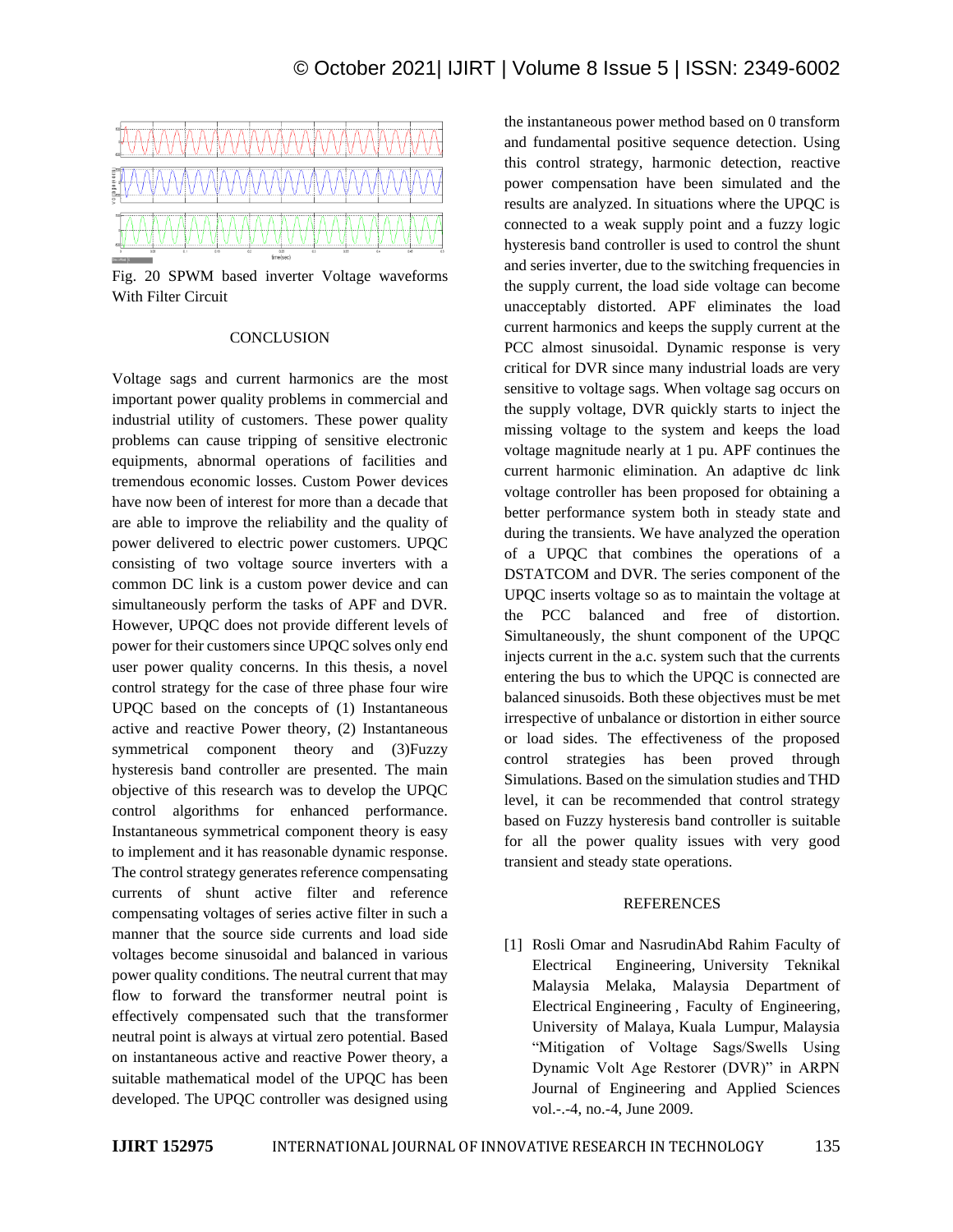- [2] Christoph Meyer , Student Member, IEEE , Rik W. De Doncker , Fellow, IEEE, Yun Wei Li, Member, IEEE , and Frede Blaabjerg, Fellow, IEEE "Optimized Control Strategy for a Medium-Voltage DVR—Theoretical Investigations and Experimental Results" in IEEE transactions on power electronics, vol.-23, no.-6, November 2008.
- [3] H. Ezoji Electrical & Computer Engineering Department, Babol University of Technology, A. Sheikholeslami, Electrical & Computer Engineering Department, Babol University of Technology, M. Tabasi Electrical & Computer Engineering Department, Babol University of Technology, M.M. Saeednia Electrical & Computer Engineering Department, Babol University of Technology "Simulation of Dynamic Voltage Restorer Using Hysteresis Voltage Control " in European Journal of Scientific Research ISSN 1450-216X Vol.-27, no1, pp.152-166, 2009.
- [4] Mahmoud A. El-Gammal Dean of the Faculty of Engineering, Pharos University in Alexandria, Egypt, Amr Y. Abou-Ghazala, Electrical Engineering Dept., Faculty of Engineering, Alexandria University, Egypt, Tarek I. El-Shennawy, Alexandria National Refining and Petrochemicals Co. (ANRPC), Alexandria, Egypt "Dynamic Voltage Restorer (DVR) for Voltage Sag Mitigation" in International Journal on Electrical Engineering and Informatics, Vol-3, no.-1, 2011.
- [5] Firouz Badrkhani Ajaei, Saeed Afsharnia, Alireza Kahrobaeian, and Shahrokh Farhangi "A Fast and Effective Control Scheme for the Dynamic Voltage Restorer" in IEEE transactions on power delivery, Vol.- 26, no- 4, October 2011.
- [6] Michael John Newman, Member, IEEE , Donald Grahame Holmes, Senior Member, IEEE , John Godsk Nielsen, Member, IEEE , and Frede Blaabjerg, Fellow, IEEE "A Dynamic Voltage Restorer (DVR) With Selective Harmonic Compensation at Medium Voltage Level" in IEEE Transactions on Industry Applications, Vol.-41, no. 6, November/December 2005.
- [7] Poh Chiang Loh , Member, IEEE , D Mahinda Vilathgamuwa, Senior Member, IEEE, SengKhai Tang, and HianLih Long "Multilevel Dynamic Voltage Restorer" In IEEE POWER

ELECTRONICS LETTERS, Vol.-2, no.-4, December 2004.

- [8] Chris Fitzer, Mike Barnes, Member, IEEE, and Peter Green," Voltage Sag Detection Technique for a Dynamic Voltage Restorer" in IEEE Transactions on Industry Applications, vol.-40, no.-1, January/February 2004.
- [9] O. Anaya-Lara, E. Acha, "Modeling and Analysis of Custom Power Systems by PSCAD/EMTDC," IEEE Trans., Power Delivery, PWDR vol-17 (1), pp. 266-272, 2002.
- [10]Bingsen Wang, Giri Venkataramanan and Mahesh Illindala, "Operation and Control of aDynamic Voltage Restorer Using Transformer Coupled H-Bridge Converters", IEEE transactions on power electronics, vol.- 21, no.-4, July 2006.
- [11]H. Hingorani "Introducing custom power" IEEE spectrum, vol.-32 no.-6 pp. 41-48, June 1995.
- [12]Ray Arnold "Solutions to Power Quality Problems" power engineering journal 2001 pages: 65-73, 2001.
- [13] John Stones and Alan Collinsion "Introduction to Power Quality" power engineering journal, pages: 58 -64, 2001.
- [14]Gregory F. Reed, Masatoshi Takeda, "Improved power quality solutions using advanced.
- [15] Solid-state switching and static compensation technologies," Power Engineering Society1999 Winter Meeting, IEEE.
- [16]G. Venkataramanan and B. Johnson, "A pulse width modulated power line conditioner for sensitive load centers," IEEE Trans. Power Delivery, vol.-12, pp. 844–849, Apr. 1997.
- [17] "Compensation characteristics of the combined system of shunt passive and series active filters," IEEE Trans. Ind. Applicat., vol.-29, pp144–151, Jan./Feb. 1993.
- [18] S. S. Choi, B. H. Li, and D. D. Vilathgamuwa, "Dynamic voltage restoration with minimum energy injection," IEEE Trans. Power Syst., vol. 15, pp. 51–57, Feb. 2000
- [19]P.W. Lehn and MR. Iravani, "Experimental Evaluation of STATCOM Closed Loop Dynamics," IEEE Trans. Power Delivery, vol.-13, no.-4, pp.1378-1384, October 1998.
- [20]M. H. J. Bollen, "Understanding Power Quality Problems—Voltage Sags and Interruptions" Piscataway, New York: IEEE Press, 2000.